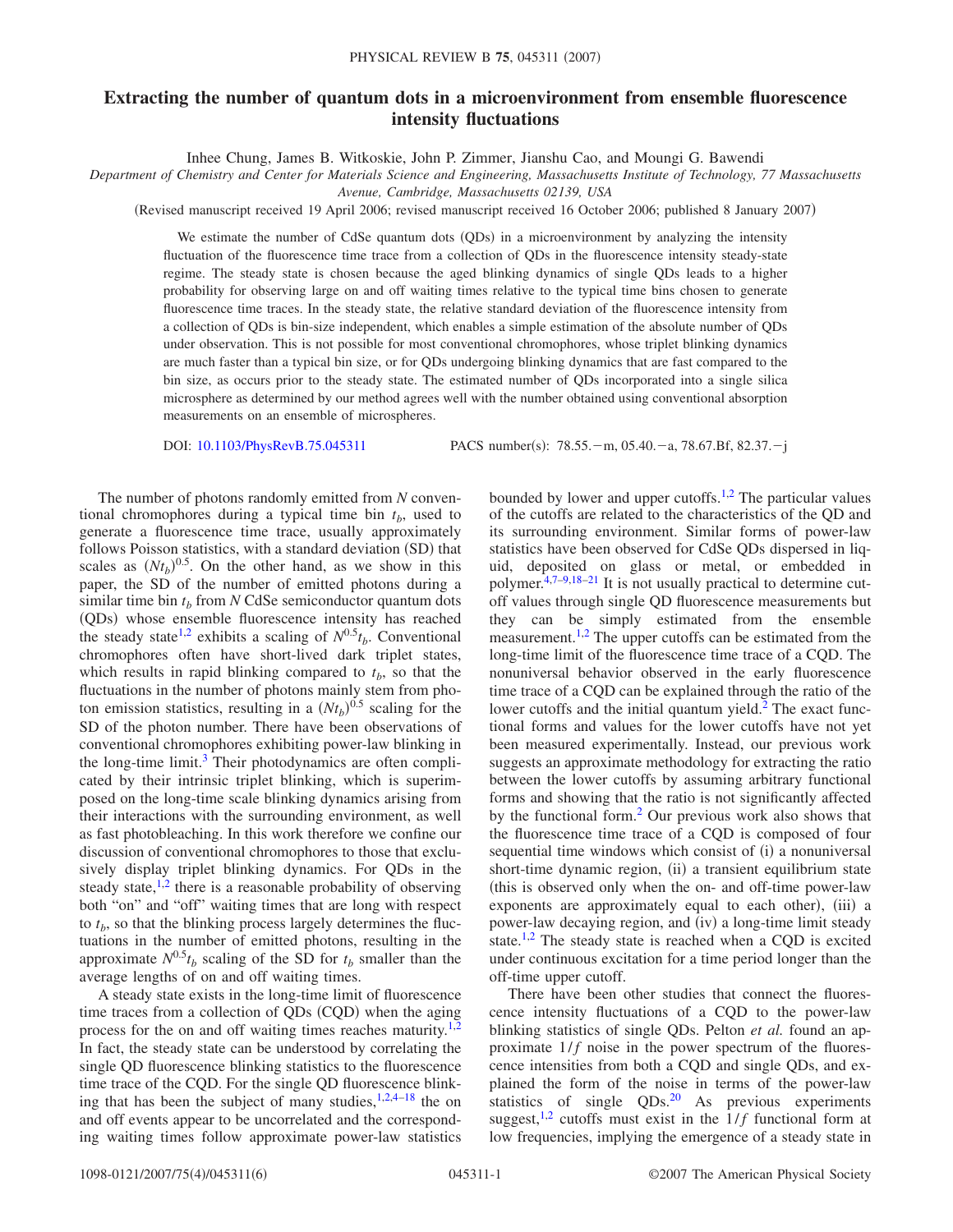the long-time limit of the fluorescence time trace of a CQD. In addition, a characteristic power-law process similar to the blinking statistics of a single QD was also recently demonstrated in the noise analysis of the current response performed by conductivity measurements on arrays of CdSe  $ODs.<sup>21</sup>$ 

In this paper, we make use of our previously published methodology<sup>1[,2](#page-4-1)</sup> that extracts single QD blinking statistics from a fluorescence time trace of *N* QDs to show how those extracted statistical parameters can be used to easily estimate the number of QDs under observation. We first construct a general theoretical formula for the relative standard deviation (RSD) of the fluorescence intensity from *N* arbitrary chromophores acquired during a time bin of width  $t<sub>b</sub>$ . The RSD is simply the inverse square of the signal-to-noise ratio (SNR),  $RSD = (1/SNR)^{1/2}$ . For simplicity in this paper we confine the value of  $t<sub>b</sub>$  to range from 10<sup>-2</sup> to 1 sec, a typical time bin range for sequential time imaging experiments. We then apply this general formula to the RSD of the fluorescence intensity from a CQD in its steady state, demonstrating that the RSD is nearly independent of  $t<sub>b</sub>$  within an appropriate range. This is then validated by simulation and experiments. The experiments further imply that the values for lower cutoffs are much smaller than typical  $t_b$ 's. Finally, we show that the  $t_b$ -independent RSD for a CQD in the steady state provides a simple methodology to estimate the absolute number of QDs under observation. Although our proposed method for estimating the number of QDs under observation is approximate, the advantage of this method is its widespread applicability. Other methods for extracting the number of QDs from an ensemble measurement can be more difficult to implement, for example optical absorption $^{22}$  or combining atomic force microscopy (AFM) and fluorescence microscopy.<sup>23</sup> In this manuscript, we use our proposed methodology to extract the number of QDs that are embedded in a submicron-sized silica microsphere<sup>24</sup> and compare this with the value obtained from a conventional absorption experiment.<sup>22</sup> Ultimately our methodology rests on the identification of the steady state as the appropriate time window for estimating the number of QDs.

We first summarize our previous model that relates single QD blinking statistics to the average fluorescence time trace of a CQD.<sup>1[,2](#page-4-1)</sup> The mathematical form of the average time trace corresponds to the time-dependent probability function  $f_{on}(t)$  for a single QD to be capable of emission (a QD that is "on"). The function  $f_{on}(t)$  can be constructed from the probability distribution functions  $p_{on(off)}(t)$  for the on (off) waiting times, respectively. The functions  $p_{on(off)}(t)$  are bounded power-law probability density functions with power-law exponents  $\mu_{on(off)}$ , which we assigned as 0.5 according to experiments, and the bounds are exponential cutoffs with characteristic times  $t_{on(off)}^{min}$  and  $t_{on(off)}^{max}$ . When time *t* approaches  $t_{on}^{max}$ , a transient equilibrium state can be formed, which is followed by a power-law decay when  $t > t_{on}^{max}$ , and finally by a steady state when  $t > t_{off}^{max}$ . The function  $f_{on}(t)$  is approximately constant with values  $f_{on}^{te}$  and  $f_{on}^{ss}$  during the transient equilibrium *(te)* and steady states *(ss)*, respectively.

We then theoretically describe the general form of the RSD for arbitrary chromophores where the total number of <span id="page-1-0"></span>chromophores in the sample is fixed at  $N_T$ . The mean and standard deviation for the number of photons I*Tphoton* emitted from  $N_T$  chromophores during a time bin  $t_b$  can be formulated as follows (see the Appendix):

$$
\langle \mathcal{I}_{\text{Thoton}} \rangle = N_T \lambda \left\langle \int_{t'}^{t' + t_b} dt \mathcal{1}_{\text{on}}(t) \right\rangle, \tag{1}
$$

<span id="page-1-1"></span>
$$
\langle \delta^2 I_{\text{Tphoton}} \rangle = N_T \Bigg[ \lambda^2 \Bigg\langle \delta^2 \Bigg( \int_{t'}^{t' + t_b} dt \mathbf{1}_{\text{on}}(t) \Bigg) \Bigg\rangle + \lambda \Bigg\langle \int_{t'}^{t' + t_b} dt \mathbf{1}_{\text{on}}(t) \Bigg\rangle \Bigg], \tag{2}
$$

where *t'* is an arbitrary starting point for a time interval of length of  $t_b$ , and  $1_{on}$  is an indicator function that is equal to 1 if a chromophore is on and 0 if it is off.  $\lambda$  is a Poisson parameter, representing the mean number of emitted photons per unit time from a single chromophore at a given excitation intensity. The RSD for  $I_{\text{Thoton}}$  is by definition the ratio  $\sqrt{\langle \delta T_{\text{photon}}^2 \rangle / \langle I_{\text{photon}} \rangle}$ . After integration and averaging, the full expressions for Eqs.  $(1)$  $(1)$  $(1)$  and  $(2)$  $(2)$  $(2)$  are complicated, and hence we use approximations in order to obtain simplified forms for the RSD for the case of QDs in the steady state, and for conventional chromophores or QDs prior to the steady state, as described below.

An aged QD in the steady state is prone to blink slowly with respect to a typical value of  $t<sub>b</sub>$ , and therefore the term  $\langle \mathcal{S}( \int_{t'}^{t'+t_b} dt I_{on}(t) ) \rangle$  in Eqs. ([1](#page-1-0)) and ([2](#page-1-1)) cannot be ignored. In addition, compared to the typical bin size  $t_b$ ,  $\lambda$  is typically a large number for a QD considering the high excitation flux and a radiative lifetime on the order of 20 ns. $25$  As a result,  $\lambda^2 \langle \mathcal{S}^2(f'_{t'}^{t'+t} dt I_{on}(t)) \rangle$  $\lambda^2 \langle \mathcal{S}^2(f'_{t'}^{t'+t} dt I_{on}(t)) \rangle$  $\lambda^2 \langle \mathcal{S}^2(f'_{t'}^{t'+t} dt I_{on}(t)) \rangle$  in Eq. (2) dominates over the second term  $\lambda \langle \int_{t'}^{t'+t_b} dt I_{on}(t) \rangle$ . With the approximation that a QD is either on or off during one single bin in the steady state, the probability to find an on QD at an *i*th bin follows binomial statistics. Therefore the mean and standard deviation for the number of on QDs in a binned time trace during the steadystate regime are approximately

$$
\left\langle \int_{t'}^{t'+t_b} dt 1_{on}(t) \right\rangle \approx p_{on}t_b,
$$
\n(3)

<span id="page-1-3"></span><span id="page-1-2"></span>
$$
\sqrt{\delta^2 \left( \int_{t'}^{t'+t_b} dt 1_{on}(t) \right)} \approx \sqrt{p_{on}(1 - p_{on})} t_b,
$$
 (4)

where  $p_{on}$  is the average ratio of the number of on QDs per  $t_b$ in the steady state out of the total number of  $QDs\ N<sub>T</sub>$ , and therefore  $p_{on}$  is equal to  $f_{on}^{ss}$ <sup>[1](#page-4-0)[,2](#page-4-1)</sup> Using Eqs. ([3](#page-1-2)) and ([4](#page-1-3)), the ratio  $\sqrt{\langle \delta T_{\text{photon}} \rangle^2}$ / $\langle I_{\text{photon}} \rangle$  can be re-expressed as Eq. ([5](#page-2-0)),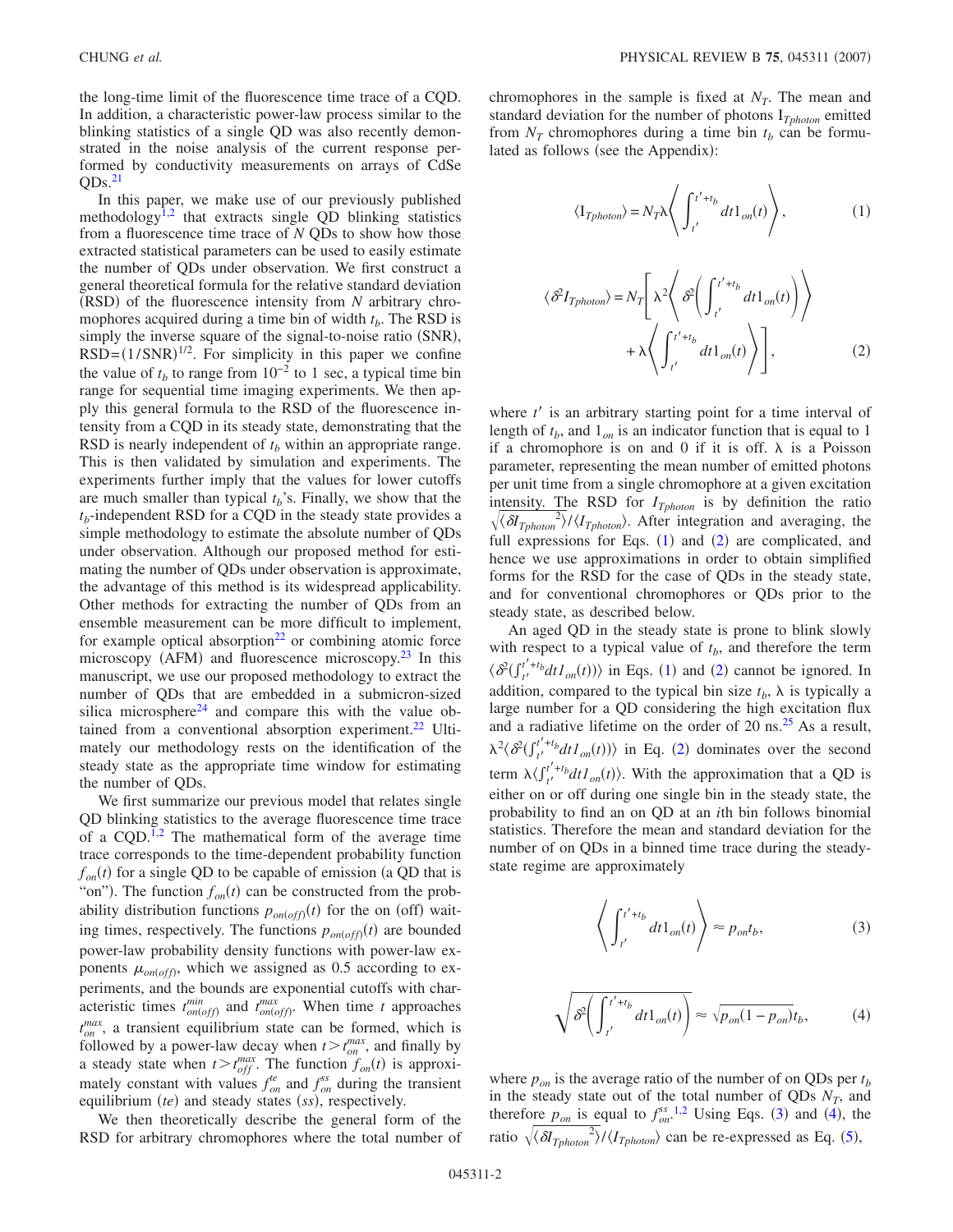<span id="page-2-1"></span>

FIG. 1. We calculate the mean (upper triangle), standard deviation (lower triangle), and RSD (square) from the steady-state region of the intensity time traces of a CQD, created by Monte Carlo simulations with these conditions imposed: (i)  $N_T$ =500, (ii) on- and off-time power-law statistics with identical power-law exponents at  $\mu_{on} = \mu_{off} = 0.5$ , (iii)  $t_{on}^{max} = 10$  sec and  $t_{off}^{max} = 10^3$  sec, (iv)  $t_{on}^{min} = t_{off}^{min}$  $= 10^{-4}$  sec, and (v)  $t_B = 0.005$ , 0.01, 0.1, 0.5, 1, 5, 10, 25, 50, 75, 100, and 200 sec. The plot is on a log-log scale. The arrow indicates the  $t_{on}^{max}$  value. The black dots from 0.005 to 5 sec are calculated using Eq.  $(5)$  $(5)$  $(5)$  and those from 10 to 200 sec are obtained assuming a  $(Nt_b)^{0.5}$  scaling. The black lines simply connect consecutive points.

<span id="page-2-0"></span>
$$
\frac{\sqrt{\langle \delta I_{\text{Pphoton}}^2 \rangle}}{\langle I_{\text{Pphoton}} \rangle} \approx \frac{\lambda t_b \sqrt{N_T p_{on} (1 - p_{on})}}{\lambda t_b N_T p_{on}}
$$
\n
$$
= \sqrt{\frac{1 - p_{on}}{p_{on}} \frac{1}{\sqrt{N_T}} \left( \approx \frac{1}{\sqrt{N_S}} (p_{on} \ll 1) \right)}, \quad (5)
$$

where  $N<sub>S</sub>$  is a mean number of on QDs during  $t<sub>b</sub>$  in the steady state  $(N_T p_{on} = N_T f_{on}^{ss} = N_S)$ . Note that the scaling factor for the ratio in Eq.  $(5)$  $(5)$  $(5)$  is a function of only two parameters,  $N_T$  and  $p_{on}$ , both of which are directly related to the number of on QDs, and not to the number of emitted photons.  $p_{on}$  is generally experimentally observed to be as small as or smaller than 0.1, where the value varies depending on the photophysical characteristics of QDs and their surrounding environment.

The approximation that leads to Eq.  $(5)$  $(5)$  $(5)$  can only be applied with a time bin  $t_b$  that satisfies the condition  $t_{on(off)}^{min}$  $\lt t_b \lt t_{on}^{max}$  so that  $t_b$  is generally smaller than the on and off waiting times exhibited in the steady state. The typical values of  $t_b$  chosen for experiments are usually in the range  $t_b$  $\lt t_{on}^{max}$ , with the condition  $t_{on(off)}^{min} \lt t_b$  also satisfied, as is verified below. In Fig. [1,](#page-2-1) we use a Monte Carlo simulation to validate this  $t_b$ -independent scaling of the RSD for the emitted photons from a CQD in the steady state when the condition  $t_{on(off)}^{min} < t_b < t_{on}^{max}$  is met. The mean (upper triangle sym-bols in Fig. [1](#page-2-1)) and standard deviation (lower triangle symbols in Fig. [1](#page-2-1)) values calculated from simulated intensities for 500  $(= N_T)$  QDs in the steady state show a linear increase as  $t_b$  varies from  $5 \times 10^{-3}$  to  $10^1$  sec. As a result, their ratio (square symbols in Fig. [1](#page-2-1)) (their RSD), does not change much with varying  $t_b$  while  $t_{on (off)}^{min} < t_b < t_{on}^{max}$ . Therefore when  $t_{on(off)}^{min} < t_b < t_{on}^{max}$  is met, Eq. ([5](#page-2-0)) can be applied to calculate the number of QDs within the collection. As  $t_b$ approaches and exceeds  $t_{on}^{max}$  as indicated by the arrow in Fig.

<span id="page-2-3"></span>

FIG. 2. A dilute solution of CdSe(ZnS) core-shell QDs dispersed in hexane (first absorption peak at 605 nm) was spin-coated onto a precleaned glass coverslip. The 514-nm line from an Ar+ laser was used to continuously excite the sample at an excitation intensity of  $\sim$ 10 kW/cm<sup>2</sup> at room temperature. (a) (b) A snapshot fluorescence image of single CdSe(ZnS) QDs spin-coated on a glass coverslip with  $t_b$ = 0.2 sec at  $t$ = 8.2 sec and 5000 sec, respectively. (c) Integrated fluorescence image from 0 to 8000 sec. The relative density of emissive QDs is similar in both (a) and (c). The intensity scheme is rescaled for each figure for best view and the relative intensities are indicated in gray scale as indicated.

[1,](#page-2-1) the standard deviation begins to scale as  $\sqrt{t_h}$  as observed in Fig. [1.](#page-2-1) The theoretical RSD values (black dots in Fig. [1](#page-2-1)) when  $t_{on(off)}^{min} < t_b < t_{on}^{max}$  are calculated using Eq. ([5](#page-2-0)) and are obtained by simply applying the scaling factor  $\sqrt{t_b}$  to the previous constant value when  $t_b > t_{on}^{max}$ . This transition can be explained by line-shape theory where  $t_{on(off)}^{min} < t_b < t_{on}^{max}$  is the static limit and  $t_{on}^{max} < t_b$  is the motional narrowing limit.

The motional narrowing limit corresponds to the photon emission statistics of conventional dye molecules. For those systems, triplet blinking, if applicable, occurs very fast compared to  $t_b$ , and as a result both  $\langle \mathcal{S}^{\int_{t'}^{t'+t_b} dt} I_{on}(t) \rangle / \langle \int_{t'}^{t'+t_b} dt I_{on}(t) \rangle^2$  and  $1 / \langle \int_{t'}^{t'+t_b} dt I_{on}(t) \rangle$  scale with  $t_b^{-1}$  (due to the central limit theorem,  $\int_{t'}^{t'+t_b} dt I_{on}(t)$  follows Gaussian statistics). Therefore the ratio  $\sqrt{\langle \delta T_{\text{photon}} \rangle}/\langle I_{\text{photon}} \rangle$  scales as  $t_b^{-0.5}$ . Using this scaling and Eqs.  $(1)$  $(1)$  $(1)$  and  $(2)$  $(2)$  $(2)$ , the RSD for conventional dye molecules can be approximated as

$$
\frac{\sqrt{\langle \delta I_{\text{Tphoton}} \rangle}^2}{\langle I_{\text{Tphoton}} \rangle} \propto \frac{1}{\sqrt{N_T t_b}}.
$$
\n(6)

<span id="page-2-2"></span>Equation  $(6)$  $(6)$  $(6)$  also applies to the photon emission statistics for QDs prior to the steady state. The experiments described in Figs.  $2(a)-2(c)$  $2(a)-2(c)$  show that the motional narrowing effect applies to QDs in the transient equilibrium states. These experiments further imply that the lower cutoff values are much smaller than the bin size used. A snapshot fluorescence image taken from blinking CdSe(ZnS) QDs with a bin size of 0.2 sec in the transient equilibrium state as shown in Fig.  $2(a)$  $2(a)$  is compared to a snapshot image with the same bin size in the steady state in Fig.  $2(b)$  $2(b)$  and the integrated image that was accumulated for 2.2 h where the starting point was given at  $t=0$  in Fig.  $2(c)$  $2(c)$  (within this time, the time trace reaches its steady state). The relative density of emissive QDs shown in Fig.  $2(c)$  $2(c)$  is matched with that in Fig.  $2(a)$ , indicating that nearly every QD has emitted photons during a single bin in the transient equilibrium state. This is a clear signature that the motional narrowing effect<sup>26,[27](#page-5-4)</sup> governs the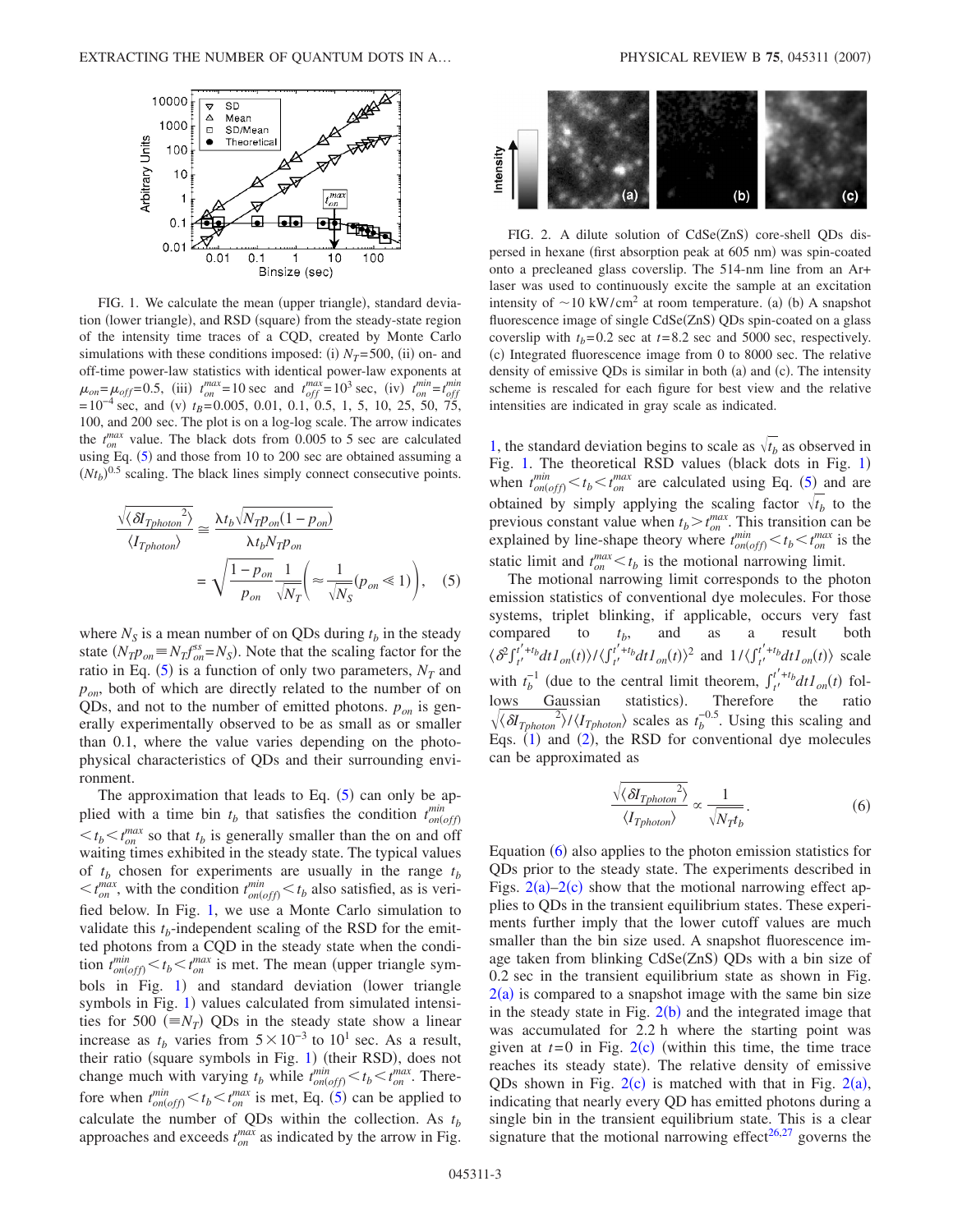<span id="page-3-0"></span>

transient equilibrium state. This result also further implies that the lower cutoffs are much smaller than the binsize of 0.2 sec within which numerous rapid blinking events must take place.

Now, we demonstrate the use of Eq.  $(5)$  $(5)$  $(5)$  to estimate the number of QDs incorporated in the shell of a silica microsphere, $24$  and this value is compared with that obtained from a conventional absorption method. Figure  $3(a)$  $3(a)$  shows a fluorescence microscope image of the microspheres dropcast from ethanol onto a glass substrate. The microspheres were synthesized according to a previously described procedure. The transmission electron microscope (TEM) image of these microspheres, shown in Fig.  $3(b)$  $3(b)$ , demonstrates their narrow size distribution. Figures  $3(c)$  $3(c)$  and  $3(d)$  show a fluorescence time trace for a single microsphere on a linear and log-log plot, respectively. The process to estimate the number of QDs from their ensemble time trace using Eq.  $(5)$  $(5)$  $(5)$  is de-scribed as follows. Equation ([5](#page-2-0)) suggests that  $f_{on}^{ss} (\equiv p_{on})$  is the only parameter that is required to estimate the number of QDs,  $N_T$ . Acquiring an absolute value for  $f_{on}^{ss}$  involves these sequential steps: obtaining the ratios  $t_{off}^{max}/t_{on}^{max}$  and  $f_{on}^{te}/f_{on}^{ss}$ from the log-log plot of a time trace, such as in Fig.  $3(d)$  $3(d)$ , and then estimating  $t_{off}^{min}/t_{on}^{min}$  using the two ratios  $t_{off}^{max}/t_{on}^{max}$  and  $f_{on}^{te}/f_{on}^{ss}$ , which ultimately yields absolute values for  $f_{on}^{te}$  and  $f_{on}^{ss}$ . Previous work demonstrated that  $f_{on}^{te}$  and  $f_{on}^{ss}$  can be estimated using only the two ratios  $t_{off}^{max}/t_{on}^{max}$  and  $f_{on}^{te}/f_{on}^{ss}$  if step function cutoffs are assumed and  $\mu_{on} = \mu_{off} = 0.5$  as shown in Eq. ([7](#page-3-1)).<sup>[2](#page-4-1)</sup> The analytical expressions for  $f_{on}^{te}$  and  $f_{on}^{ss}$  become complicated when  $\mu_{on} \neq \mu_{off}$  or if the cutoffs are smooth, although they can be easily calculated numerically. In Ref. [2,](#page-4-1) we assumed a step function cutoff at short times to estimate the values of  $f_{on}^{te}$  and  $f_{on}^{ss}$ . We also showed that different functional forms for the cutoffs do not significantly affect the absolute values of  $f_{on}^{te}$  and  $f_{on}^{ss}$ , or the value of  $f_{on}^{te}/f_{on}^{ss}$ . Choosing a step function for the short-time cutoffs simplifies the expressions for  $f_{on}^{te}$  and  $f_{on}^{ss}$  so that they are only functions of  $t_{off}^{min}/t_{on}^{min}$  and  $t_{off}^{max}/t_{on}^{max}$ , as shown in Eq. ([7](#page-3-1)),

FIG. 3. (Color online) (a) A fluorescence image of QD-embedded core-shell silica microspheres with an average diameter of 447 nm. The scale bar corresponds to  $1 \mu m$ . (b) TEM image of these microspheres. (c) A fluorescence intensity time trace of a single microsphere where the boxed region indicates the steady-state regime. (d) Log-log plot of the trace in (c) where the two arrows indicate the on-time and off-time upper cutoffs. (e) The fluorescence intensity (I) distribution of the boxed region in (c). The *y* axis corresponds to the probability density, normalized to 1. The average value  $\langle I \rangle$  is 0.12 and its width is 0.0044.

$$
f_{on}^{te} = 1/[1 + (t_{off}^{min} t_{on}^{min})^{0.5}],
$$
  

$$
f_{on}^{ss} = 1/[1 + (t_{off}^{min} t_{on}^{min})^{0.5} (t_{off}^{max} t_{on}^{max})^{0.5}].
$$
 (7)

<span id="page-3-1"></span>We therefore use Eq.  $(7)$  $(7)$  $(7)$  to estimate the number of QDs in a single microsphere of Fig. [3.](#page-3-0) First one needs to properly subtract the background intensity from the time trace. As indicated by the arrows in Fig.  $3(d)$  $3(d)$ , the upper cutoff values  $t_{on}^{max}$  and  $t_{off}^{max}$  for QDs in the sphere are estimated to be 56 and 3620 sec, respectively. These values yield  $t_{off}^{max}/t_{on}^{max}$  = 64.6. Moreover, from the time trace, the ratio between the transient state intensity and the steady-state intensity,  $f_{on}^{te}/f_{on}^{ss}$ , is measured to be 6.59. With these two ratios and using Eq.  $(7)$  $(7)$  $(7)$ , we find  $t_{off}^{min}/t_{on}^{min} = 14.8$ . With values for the two ratios  $t_{off}^{max}/t_{on}^{max}$ and  $t_{off}^{min}/t_{on}^{min}$ , Eq. ([7](#page-3-1)) gives absolute values for  $f_{on}^{te}$  and  $f_{on}^{ss}$  as 0.25, and 0.046, respectively. Figure  $3(e)$  $3(e)$  shows a Gaussian distribution of fluorescence intensities obtained from a single microsphere in the steady-state regime as indicated by the boxed data of  $3(c)$  $3(c)$ . From the Gaussian intensity distribution, the experimental RSD value is calculated to be 0.037.

With  $f_{on}^{ss} \equiv p_{on} = 0.046$  and the experimental RSD value as 0.037 for the fluorescence from a single microsphere at the steady state, we now estimate the total number of QDs in that microsphere to be  $1.5 \times 10^4 \pm 4.8 \times 10^2$  $1.5 \times 10^4 \pm 4.8 \times 10^2$  $1.5 \times 10^4 \pm 4.8 \times 10^2$  using Eq. (5). The error bar is obtained by considering the uncertainties of the mean and the standard deviation values in Fig.  $3(e)$  $3(e)$ ]. An absorption measurement yields a value of  $1.7 \times 10^4 \pm 0.2$  $\times$  10<sup>4</sup> QDs on average per microsphere as described in Refs. [23](#page-5-0) and [28.](#page-5-5) Considering that the absorption measurement may contain QDs that are permanently dark, it can produce an overestimate for the number of emitting QDs in a sphere since fluorescence-based measurements only take into account those QDs that are emissive. The number of QDs in a single microsphere estimated by the method of this paper is, nevertheless, quite consistent with the number estimated from an absorption measurement on an ensemble of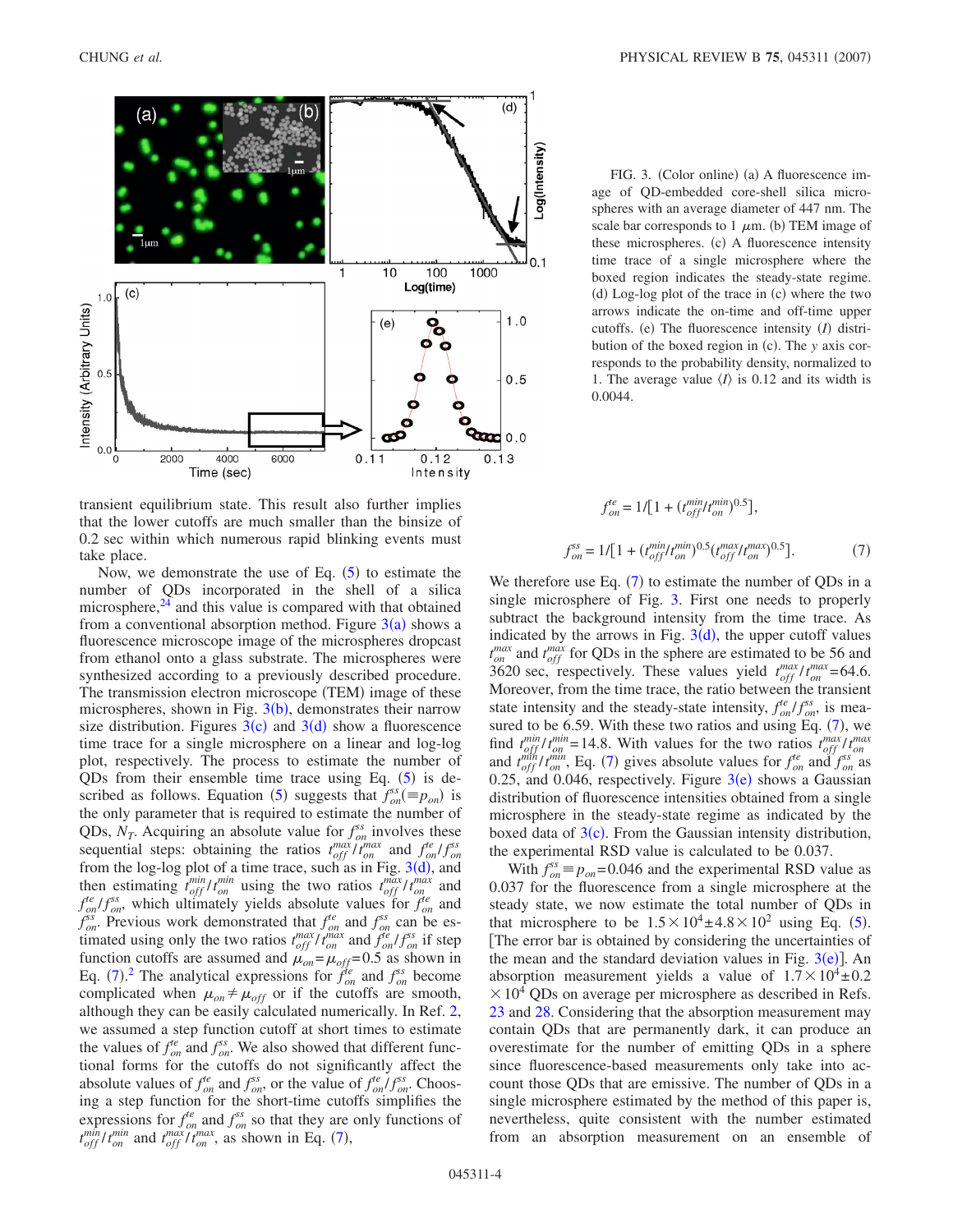microspheres.<sup>22[,24](#page-5-1)</sup> Although our fluorescence based measurement does not count the QDs that are permanently dark, in applications of QDs that rely on their fluorescence, as well as in many fundamental questions about the dynamics of the fluorescence from QDs, it is the subpopulation that emits that is the interesting one. Therefore in many cases, a lack of information about the population of dark QDs is not necessarily a disadvantage. Overall, the method of the present work demonstrates a simple route for obtaining the number of emissive QDs incorporated in a microstructure. The long acquisition time may be considered a drawback of the method, and if an absorption measurement were indeed feasible, it would undoubtedly be the preferred method. However, an absorption measurement is often impossible when considering QDs within a microstructured device for example, in a QD-based LED, or a microsphere incorporating QDs), where that device structure causes strong scattering, or if the device or the number of QDs is too small for a reliable absorption experiment.

## **APPENDIX**

Let  $I_{on}$  be an indicator function that yields 1 if a chromophore is on and 0 if off. Then the length of time  $t_{on}$  that the chromophores is on during a time period  $t_b$  is  $t_{on}$  $f_t^{t'+t} dt l_{on}(t)$ , where  $t'$  is an arbitrary starting point.

<span id="page-4-10"></span>If the photon emission of chromophores that are on follows Poisson statistics, the probability that the chromophore emits *m* photons during  $t_b$  is shown in Eq. ([A1](#page-4-10))

$$
P(m,t_b) \sim \frac{\left(\lambda \int_{t'}^{t'+t_b} dt 1_{on}(t)\right)^m}{m!} e^{-(\lambda \int_{t'}^{t'+t_b} dt 1_{on}(t)),}
$$
 (A1)

where  $\lambda$  is a Poisson parameter, specifically the rate of photon emission for the chromophore.

For an arbitrary blinking time sequence, the expectation values for *m* and *m*<sup>2</sup> are

$$
\langle m \rangle = \lambda t_{on} = \lambda \int_{t'}^{t' + t_b} dt 1_{on}(t),
$$

$$
\langle m^2 \rangle = \lambda^2 \left( \int_{t'}^{t' + t_b} dt 1_{on}(t) \right)^2 + \lambda \int_{t'}^{t' + t_b} dt 1_{on}(t). \quad (A2)
$$

Averaging these expressions over an entire blinking sequence results in  $\langle\langle m \rangle\rangle$  and  $\langle\langle m^2 \rangle\rangle$ , respectively. The variance for *m* then corresponds to

$$
\langle \langle \delta^2 m \rangle \rangle = \langle \langle m^2 \rangle \rangle - \langle \langle m \rangle \rangle^2 = \lambda^2 \Bigg\langle \int_{t'}^{t' + t_b} dt \, 1_{on}(t) \Bigg\rangle^2
$$
  
+  $\lambda \Bigg\langle \int_{t'}^{t' + t_b} dt \, 1_{on}(t) \Bigg\rangle - \lambda^2 \Bigg\langle \int_{t'}^{t' + t_b} dt \, 1_{on}(t) \Bigg\rangle^2$   
=  $\lambda^2 \Bigg\langle \delta^2 \int_{t'}^{t' + t_b} dt \, 1_{on}(t) \Bigg\rangle + \lambda \Bigg\langle \int_{t'}^{t' + t_b} dt \, 1_{on}(t) \Bigg\rangle$  (A3)

and

$$
\langle\langle m \rangle\rangle = \lambda \left\langle \int_{t'}^{t'+t_b} dt \mathbb{1}_{on}(t) \right\rangle.
$$

Now the mean and variance for the total number of photons emitted from  $N_T$  chromophores are given as  $\langle I_{Tphoton} \rangle$  $=N_T \langle \langle m \rangle \rangle$  and  $\langle \delta^2 I_{Tphoton} \rangle = N_T \langle \langle \delta^2 m \rangle \rangle$ , respectively, as shown in Eqs.  $(1)$  $(1)$  $(1)$  and  $(2)$  $(2)$  $(2)$  in the text.

- <span id="page-4-0"></span><sup>1</sup> I. Chung and M. G. Bawendi, Phys. Rev. B 70, 165304 (2004).
- <span id="page-4-1"></span><sup>2</sup> I. Chung, J. B. Witkoskie, J. S. Cao, and M. G. Bawendi, Phys. Rev. E 73, 011106 (2006).
- <span id="page-4-2"></span><sup>3</sup> J. Schuster, F. Cichos, and C. V. Borczyskowski, Appl. Phys. Lett. 87, 051915 (2005).
- <span id="page-4-3"></span>4M. Nirmal, B. O. Dabbousi, M. G. Bawendi, J. J. Macklin, J. K. Trautman, T. D. Harris, and L. E. Brus, Nature (London) 383, 802 (1996).
- <sup>5</sup> A. L. Efros and M. Rosen, Phys. Rev. Lett. **78**, 1110 (1997).
- 6U. Banin, M. Bruchez, A. P. Alivisatos, T. Ha, S. Weiss, and D. S. Chemla, J. Chem. Phys. **110**, 1195 (1999).
- <span id="page-4-5"></span><sup>7</sup> T. D. Krauss and L. E. Brus, Phys. Rev. Lett. **83**, 4840 (1999).
- 8M. Kuno, D. P. Fromm, H. F. Hamann, A. Gallagher, and D. J. Nesbitt, J. Chem. Phys. 112, 3117 (2000).
- <span id="page-4-6"></span><sup>9</sup>K. T. Shimizu, R. G. Neuhauser, C. A. Leatherdale, S. A. Empedocles, W. K. Woo, and M. G. Bawendi, Phys. Rev. B **63**, 205316 (2001).
- 10Y. Jung, E. Barkai, and R. J. Silbey, Chem. Phys. **284**, 181  $(2002).$
- <span id="page-4-9"></span>11X. Brokmann, J. P. Hermier, G. Messin, P. Desbiolles, J. P. Bouchaud, and M. Dahan, Phys. Rev. Lett. 90, 120601 (2003).
- 12M. Kuno, D. P. Fromm, S. T. Johnson, A. Gallagher, and D. J. Nesbitt, Phys. Rev. B 67, 125304 (2003).
- <sup>13</sup> R. Verberk and M. Orrit, J. Chem. Phys. **119**, 2214 (2003).
- <sup>14</sup> E. Barkai and G. Margolin, Isr. J. Chem. **44**, 353 (2004).
- 15O. Flomenbom and J. Klafter, Phys. Rev. Lett. **95**, 098105  $(2005).$
- 16A. Issac, C. von Borczyskowski, and F. Cichos, Phys. Rev. B **71**, 161302(R) (2005).
- <sup>17</sup> J. Tang and R. A. Marcus, J. Chem. Phys. **123**, 054704 (2005).
- <span id="page-4-4"></span>18R. Verberk, J. W. M. Chon, M. Gu, and M. Orrit, Physica E (Amsterdam) 26, 19 (2005).
- 19K. T. Shimizu, W. K. Woo, B. R. Fisher, H. J. Eisler, and M. G. Bawendi, Phys. Rev. Lett. **89**, 117401 (2002).
- <span id="page-4-8"></span>20M. Pelton, D. G. Grier, and P. Guyot-Sionnest, Appl. Phys. Lett. 85, 819 (2004).
- <span id="page-4-7"></span>21D. S. Novikov, M. Drndic, L. S. Levitov, M. A. Kastner, M. V. Jarosz, and M. G. Bawendi, Phys. Rev. B 72, 075309 (2005).